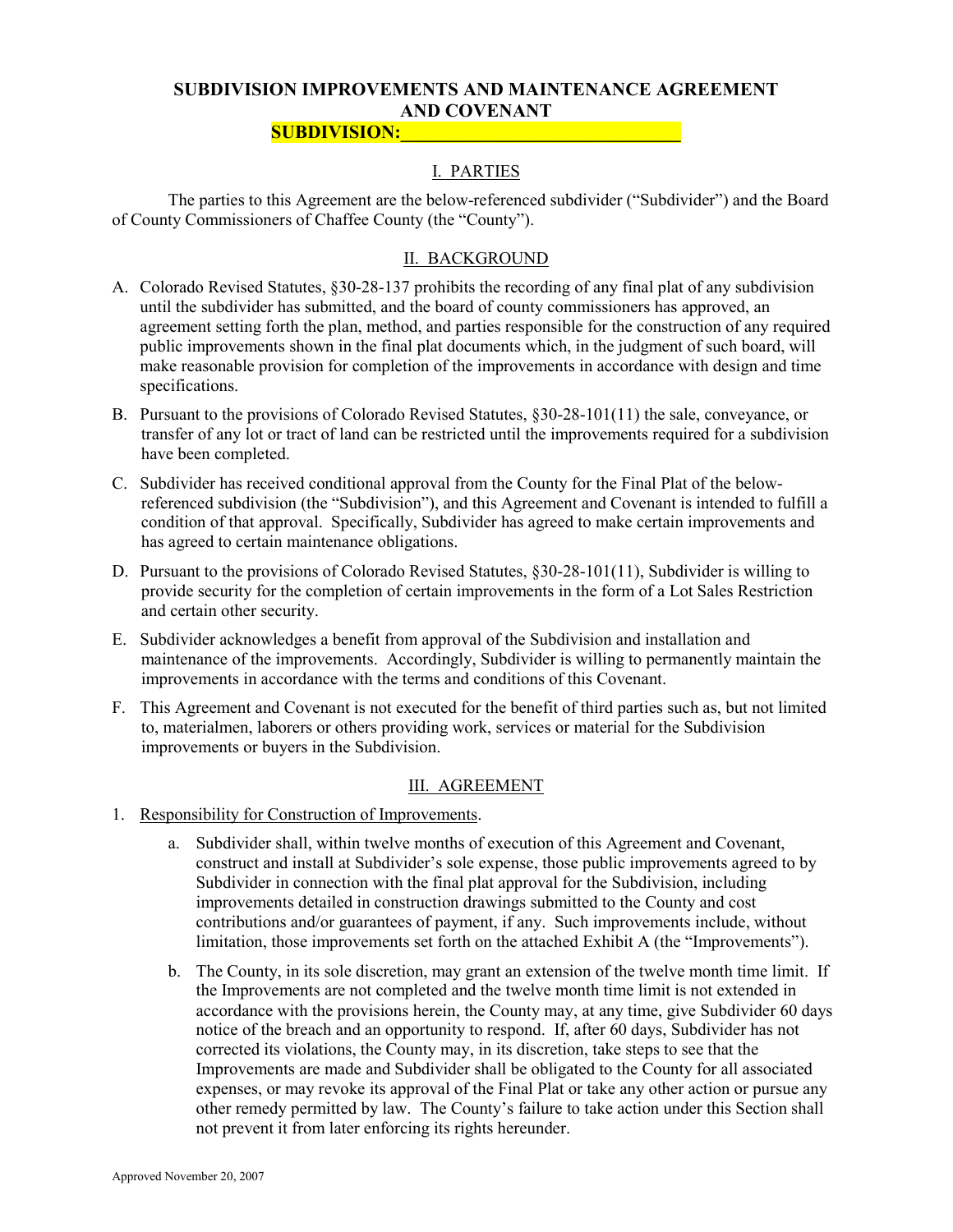- 2. Security. Subdivision and all Improvements are subject to a Lot Sales Restriction, prohibiting the sale, conveyance or transfer of any interest in any of the lots comprising the Subdivision ("the Restricted Lots"). Such Lot Sales Restriction may be separately recorded with the County Clerk and Recorder. The County or any purchaser of any of the Restricted Lots may bring an action in district court to compel the enforcement of this Agreement and Covenant. Such authority shall include the right to compel rescission of any sale, conveyance, or transfer of title of any of the Restricted Lots made contrary to the provision of this Agreement and Covenant. Pursuant to the Chaffee County Land Use Code, failure to comply with this Agreement and Covenant may result in revocation of vested rights of the Subdivision. This Lot Sales Restriction shall be valid until released by a written document duly authorized and signed by the County and recorded with the County Clerk and Recorder. Until so released, this Lot Sales Restriction shall run with the title of the Restricted Lots and shall be binding upon and inure to the benefit of any transferees, heirs, successors and assigns of the Subdivider.
- 3. Excess Capacity. If any of the improvements installed by Subdivider exceed the requirements and are sized in contemplation of serving additional filings, Subdivider acknowledges that such excess is installed at Subdivider's risk and cannot be the basis for requiring the County to approve additional filings.
- 4. Construction Requirements. All Improvements shall be constructed in compliance with the following:
	- a. All final plat documents submitted prior to or at the time of final plat approval.
	- b. All laws, regulations and ordinances of the United States, State of Colorado, Chaffee County, and applicable agencies, affected special districts, and servicing authorities.
	- c. All designs, drawings, maps, specifications, construction plans, sketches and other matter submitted to and approved by any of the above-stated governmental entities or agencies.
- 5. Inspections and Approvals. Any utility system included in the Improvements must be designed and inspected, at Subdivider's expense, by a licensed professional engineer, and, prior to release of security, certified in writing by such engineer as complying with the approved plans and specifications. Subdivider shall also provide a written statement from the contractor(s) responsible for utility installation, confirming completion of all utilities. The County may require that any other Improvements be inspected, at Subdivider's expense, by a licensed professional engineer, and certified by such engineer as complying with the approved plans and specifications. The County may require that any or all of the Improvements be inspected and approved by any affected governmental entity or agency. At all times during construction, the County shall have the right to test and inspect, or to require testing and inspection of material and work, at Subdivider's expense. Any material or work not conforming to the approved plans and specifications shall be removed and replaced to the satisfaction of the County at Subdivider's expense.
- 6. Roads. Subdivider shall be responsible for and obtain the necessary access permits from the County, the Colorado Department of Transportation, and any affected municipality. Subdivider or his contractor is also responsible for obtaining a county road construction permit prior to the start of any road construction to include bridges, ditch crossings and embankment cuts. All road improvements must be in accordance with the County's specifications. The contractor shall notify the county road and bridge supervisor when it intends to commence construction of any roads so that the supervisor may observe such construction. Such notice shall be given at least 24 hours before commencement of initial road construction.
- 7. Weed Management, Erosion Control and Revegetation. Subdivider shall deposit into the "Chaffee County Weed Mitigation Fund", maintained by the Chaffee County Treasurer's Office, the amount listed in Exhibit A, which Subdivider represents is sufficient to complete revegetation, erosion control and weed mitigation. The full amount deposited will be refunded to Subdivider upon completion of revegetation and weed mitigation to the satisfaction of the Chaffee County Weed Department. Subdivider shall not be entitled to interest on such deposit.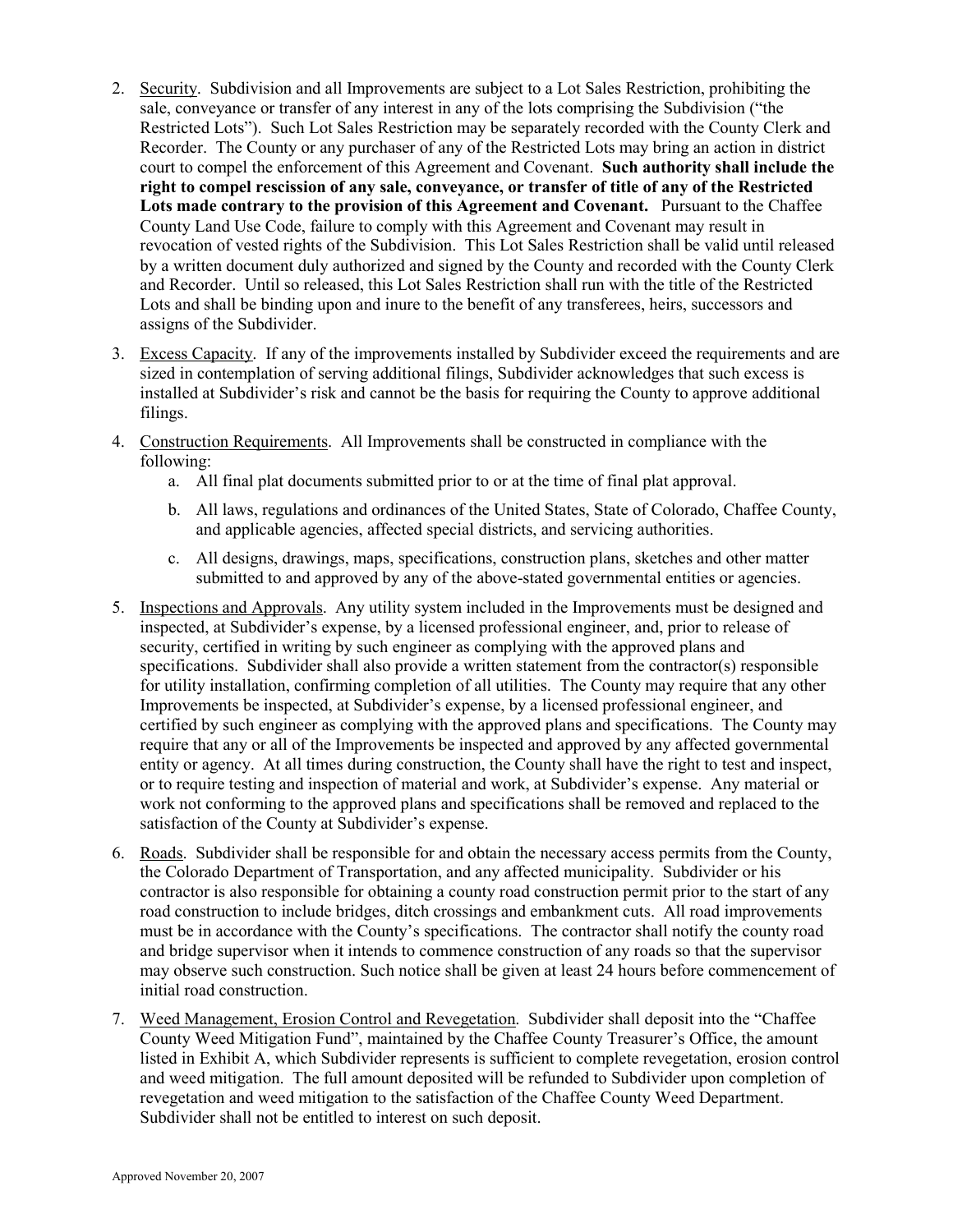- 8. As-built Drawings. Subdivider shall provide as-built drawings of all subdivision improvements prior to release of security.
- 9. Completion Procedure. Subdivider will notify the County of the status of the work to be completed under this Agreement and Covenant at least 30 days prior to the expiration of the time period referred to in paragraph III.1. If the work is not complete at such time, and a new agreement is to be tendered, it must be tendered at least 15 days prior to the expiration of this Agreement and Covenant.
- 10. Release of Security. Improvements may be approved and the lot sales restriction released on a filingby-filing basis, however improvements affecting all filings, such as access and county road improvements, ditch improvements and fire cisterns, must be fully completed prior to release of a lot sales restriction for any filing. Upon inspection and approval and compliance with this Agreement and Covenant, the County may, by a duly signed statement attested to by the County Clerk, authorize the release of the Lot Sales Restriction.
	- a. If Sudivider has requested release of all or part of the security, and the County determines that any of such improvements are not constructed in accordance with this Agreement and Covenant, it shall furnish Subdivider a list of specific deficiencies and shall be entitled to withhold release of the Lot Sales Restriction to ensure such substantial compliance.
	- b. If the County determines that Subdivider will not construct any or all of the improvements in accordance with all of the specifications or timeframes, the County may continue to impose a lot sales restriction. Alternatively, the County may vacate the plat approval. Subdivider acknowledges that any vested rights which may result from approval of the final plat are subject to compliance with this Agreement..
- 11. Warranty. Subdivider represents and warrants that the Improvements shall be installed in accordance with the terms of this Agreement and Covenant in a good and workmanlike manner, shall be substantially free of defects in material and workmanship and shall be in good working order for the period ending one-year following final approval of all the Improvements by the County. Subdivider shall promptly remedy any deficiencies arising during the warranty period and shall indemnify the County for any expenses incurred in enforcing this provision or correcting such deficiencies.
- 12. Creation of Homeowners' Association. Subdivider shall create a homeowners' association as a Colorado Non-profit Corporation (the "Association") to manage the affairs of the Subdivision and this Covenant. The Association shall have a perpetual existence and may not be terminated without the express prior written approval of the County. Upon formation, the Association shall enter into an agreement with the County expressly assuming all of Subdivider's maintenance obligations set forth below and expressly binding the Association to the terms of the below maintenance obligations. Any such assumption, however, shall not relieve Subdivider (and successor lot owners) of its maintenance obligations, subject to the Association's primary obligation to perform, as discussed below. If Subdivider fails to create a homeowner's association or the Association dissolves or otherwise fails to adequately assume the Subdivider's rights and obligations as contemplated above, the below maintenance obligations of the Association shall become the joint and several obligations of Subdivider and Subdivider's successors and assigns (including the lot owners).
- 13. Maintenance Obligation and Covenant.
	- a. Subdivider expressly covenants and agrees that this Covenant shall be perpetual and shall run with the title of each tract, parcel and lot comprising the Subdivision and shall be binding upon and inure to the benefit of the transferees, heirs, successors and assigns of Subdivider, including all future lot owners and the homeowners Association described above.
	- b. Subdivider covenants and agrees, for itself, the Association, and all future owners of the Subdivision, that it will, at no cost to the County maintain the Improvements set forth in the attached Exhibit B and keep them functional and in good working order. Roads shall be maintained (including snow removal) in accordance with the County's specifications. Each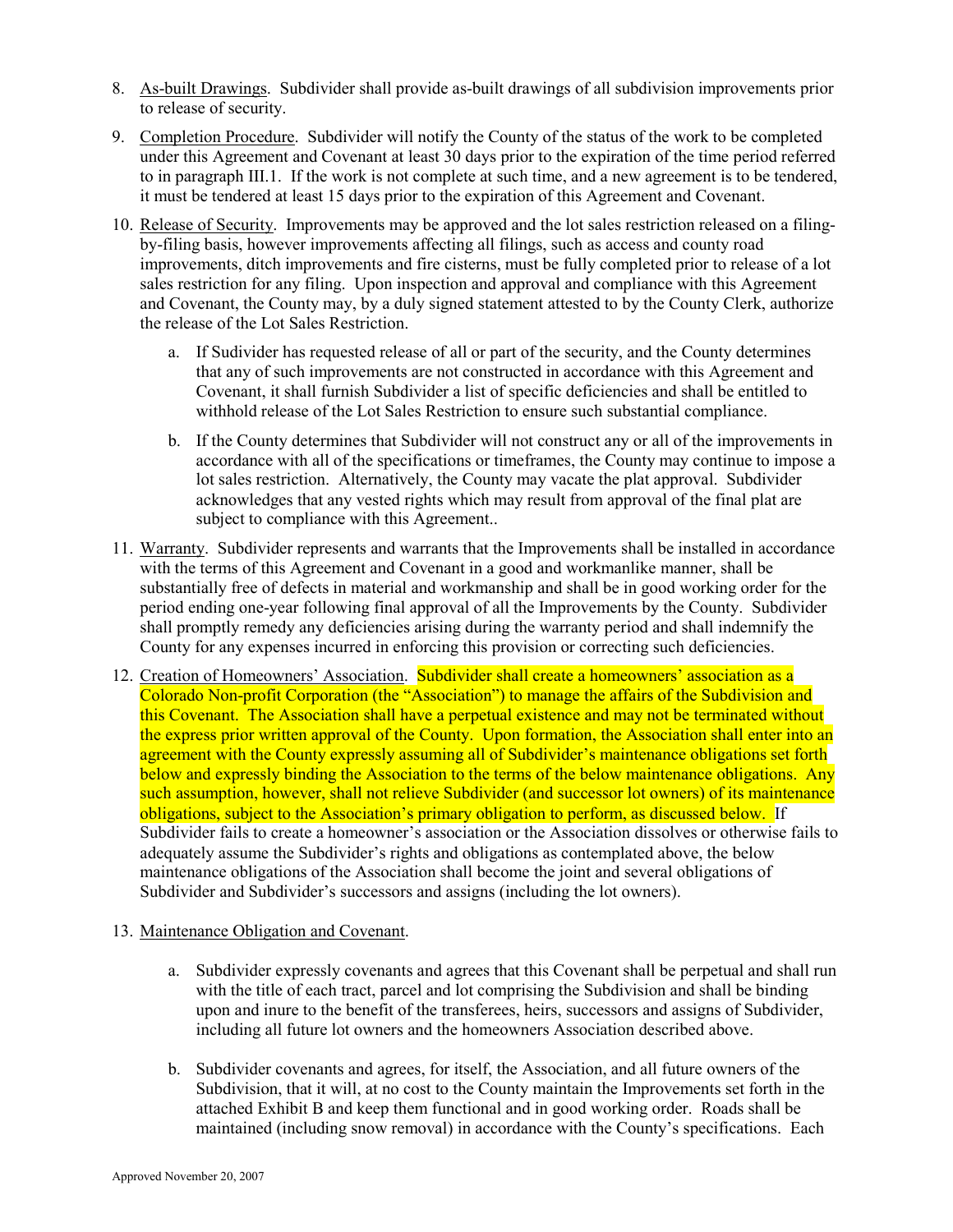owner of any parcel comprising all or a portion of the Subdivision, by acceptance of title to such parcel, agrees to be bound by the terms of this Covenant and the terms of this Covenant shall be binding upon and inure to the benefit of the transferees, heirs, successors and assigns of each party hereto, including the Association and all owners of parcels comprising the Subdivision.

- c. If Subdivider or the Association fails to fully accomplish the maintenance contemplated by this Covenant, or breaches any other provision of this Covenant, then the County shall have available to it the following remedies, which shall be cumulative and not exclusive, and may be exercised alone or in conjunction with any other remedy.
	- i. Upon an instance of default, the County shall provide the Association with oral or written notice itemizing the instances of default. The County shall not be required to provide notice to each lot owner or successor to Subdivider. The Association shall have 10 days from the notice to cure the default itemized by the County or to challenge the County's allegation of default. To fulfill its obligations hereunder, the Association shall either directly perform the obligations or ensure Subdivider' performance of an obligation. If the Association does not cure a default in a timely manner, then the County shall have the right to specifically enforce this Covenant by (1) obtaining an order, including a mandatory injunction, from the Chaffee County or District Court requiring the Association and/Subdivider perform the defaulted obligation; or (2) the County may perform the defaulted obligation without further notice and bill the Association and/or Subdivider for the costs, expenses and fees associated with such performance by the County. The Association and/or Subdivider shall promptly reimburse the County for all such costs and expenses when billed by the County.
	- ii. In the event of default, the Association and/or Subdivider shall be obligated to reimburse the County for all fees, costs and expenses, including actual attorney and engineering fees, incurred as a result of the default. All damages, fees, costs and expenses shall be assessed interest at the rate of 12%, compounding annually, from the date the charge is incurred by the County through the date of payment in full.
	- iii. The County shall have a lien upon the Subdivision or any parcel comprising the Subdivision in the amount of the County's damages, costs and expenses, resulting from the default. The lien may be foreclosed in the manner of a mechanics lien (C.R.S. 38-22-101, et. seq.,) except that the Lien shall be valid for a period of 5 years from the date of assessment.
	- iv. The County may obtain reimbursement of damages, costs, fees and expenses incurred as a result of any default in this Covenant by collection of such amounts by the County Treasurer with the annual or semi-annual property tax payments.
	- v. The Association shall be required to make such assessments against the parcels comprising the Subdivision as are necessary to fulfill its obligations hereunder.
	- vi. Should the County seek recovery of any costs, expenses or fees pursuant to this Covenant, such recovery may be made against a particular lot owner, only for such owner's proportion of parcels owned compared to the total number of parcels comprising the Subdivision at the time of breach. To illustrate, if the Subdivision is comprised of ten parcels at the time of breach (and each parcel is owned by a separate owner), each owner shall be personally liable to the County for  $1/10<sup>th</sup>$  of the expenses, costs and fees incurred by the County as a result of the breach. Said liability of each separate owner will be in addition to and joint with the overall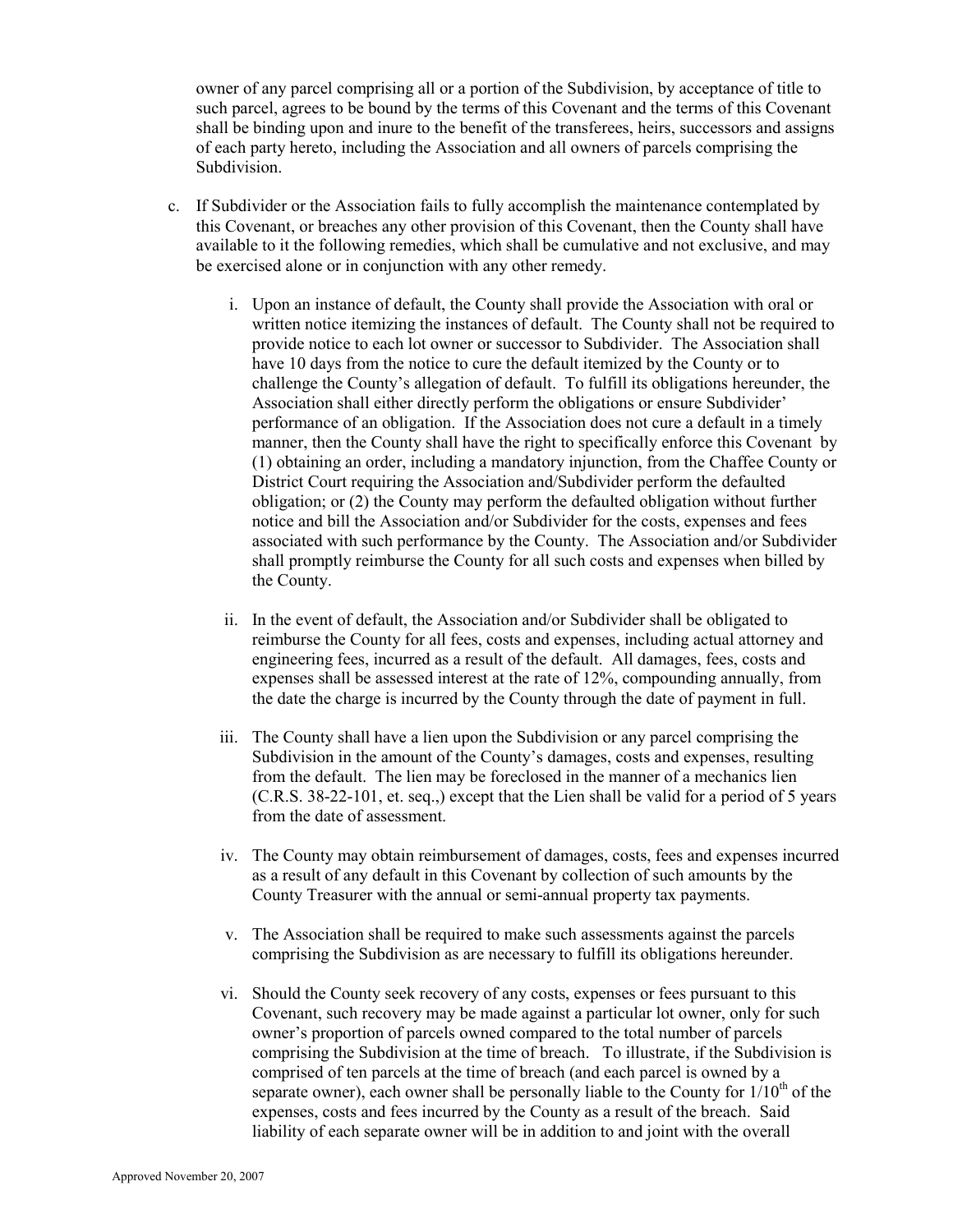liability of the Association.

- vii. Notwithstanding any provision of this Covenant to the contrary, the Association shall bear primary responsibility for the performance of any obligation required to be performed either by the Association and /or Subdivider and any or all successors including lot owner(s). Subdivider (including successor lot owners) shall be required to specifically perform any maintenance, repair and/or improvement obligations contained in this Covenant only after the expiration of the 10-day cure period specified in Paragraph 13.c.i above. This paragraph does not in any way limit, hinder or delay the County's right to lien, tax, assess and/or levy against any parcel comprising the Subdivision, as discussed above.
- d. The parties acknowledge that the County may grant third parties easements within publiclydedicated rights-of-way, even though the County is not obligated to maintain such rights-ofway. Notwithstanding any other provision contained in this Agreement and Covenant, the County, for itself and its successors, covenants to require all parties that intend to perform work within any of the Subdivision roads to obtain a permit that will mandate restoration or improvement of all impacted roads in accordance with applicable regulations. This Agreement and Covenant, however, does not obligate the County to pursue persons or entities doing work within any Subdivision roads without first obtaining a permit. All third party obligations provided for in this Section shall not constitute part of the Association's or the Subdivider's (or successor lot owner's) maintenance obligations pursuant to this Covenant.
- 14. Indemnification. Subdivider shall indemnify and defend the County and hold the County harmless for any loss relating to or resulting from: (a) Subdivider's negligent or willful act, omission or error, (b) Subdivider's breach of this Agreement and Covenant, (c) the design and construction of improvements, (d) actions, omissions or errors related to the above maintenance obligations and Covenant. All contractors and other employees engaged in construction or maintenance of the improvements shall maintain adequate worker's compensation insurance and public liability insurance coverage, and shall operate in strict accordance with the federal and state laws and regulations governing occupational safety and health. This Section shall survive termination of the Agreement and Covenant.
- 15. Title Insurance. Subdivider shall provide the County with a title insurance commitment at time of final platting evidencing that fee simple title of all lands in the Subdivision is vested totally with the Subdivider free of any and all liens and encumbrances, except as noted on the final plat.
- 16. Entire Agreement. This Agreement and Covenant and Subdivider's submittals to the County (including all designs, drawings, maps, specifications, construction plans, and sketches) embody the entire understanding between all of the parties with respect to its subject matter and supersede all previous communications, representations or understandings, either oral or written. No amendment or modification of this Agreement and Covenant will be valid or binding unless signed by all the parties. If there is a conflict between Subdivider's submittals and this Agreement and Covenant, this Agreement shall govern.
- 17. Severability. Unless it materially affects the entire intent and purpose of this Agreement and Covenant, the invalidity or unenforceability of any provisions of this Agreement and Covenant shall not affect the other provisions of this Agreement, and the Agreement and Covenant shall be construed in all respects as if such invalid or unenforceable provision were omitted.
- 18. Waiver. The County's failure to insist upon strict compliance with any of the provisions of this Agreement and Covenant shall not be construed as a waiver of any of the County's rights or privileges or of the governmental immunity set forth in the Colorado Governmental Immunity Act, C.R.S. §24-10-101, et seq.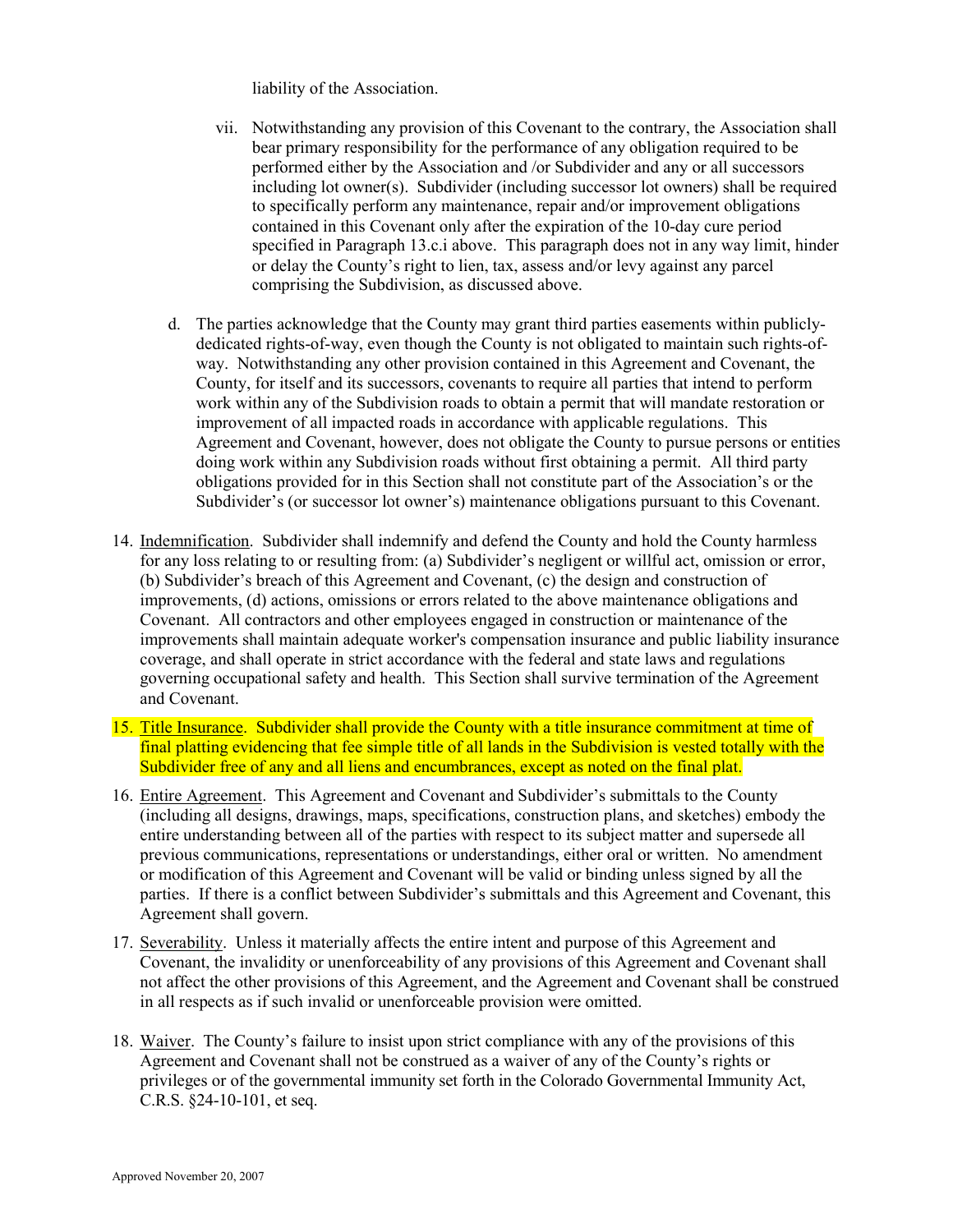- 19. Successors and Assigns. This Agreement and Covenant shall be binding upon the heirs, executors, personal representatives, successors and assigns of the Subdivider, and upon recording by the County, shall be deemed a covenant running with the land herein described, and shall be binding upon the successors. in ownership of said land. Subdivider shall remain liable for its obligations under this Agreement and Covenant, regardless of any assignment.
- 20. No Third Party Beneficiary Enforcement. Enforcement of the terms and conditions of this Agreement and Covenant, and all rights of action relating to such enforcement, shall be strictly reserved to the undersigned parties, and nothing contained in this document shall give or allow any claim or right of action whatsoever by any other person. It is the express intention of the undersigned parties that any entity other than the undersigned parties receiving services or benefits under this Agreement and Covenant shall be deemed an incidental beneficiary only.

As a condition of obtaining the County's approval of the Subdivision, and Subdivider has agreed to a lot sales restriction which may be recorded with the County Clerk and Recorder, as specified below.

| EFFECTIVE DATE OF AGREEMENT AND COVENANT:                                                                                                                            |
|----------------------------------------------------------------------------------------------------------------------------------------------------------------------|
|                                                                                                                                                                      |
| SUBDIVIDER:                                                                                                                                                          |
|                                                                                                                                                                      |
| Printed Name:                                                                                                                                                        |
| Title:                                                                                                                                                               |
| STATE OF COLORADO)<br>$\begin{tabular}{ll} & & & s.\\ \hline \text{Country of Chaffee} & & & s.\\ \end{tabular}$                                                     |
| The foregoing instrument was acknowledged before me this _____ day of ________, 200_, by<br><u> 1989 - Johann John Stein, mars an deus Amerikaansk kommunister (</u> |
| Witness my hand and official seal:                                                                                                                                   |
| <u> 1989 - Johann John Stein, fransk politik (d. 1989)</u><br>Notary Public                                                                                          |
| My commission expires: ________________.                                                                                                                             |

### CHAFFEE COUNTY COLORADO

 $\mathbf{By:}$ 

Printed Name:

Chairman, Board of County Commissioners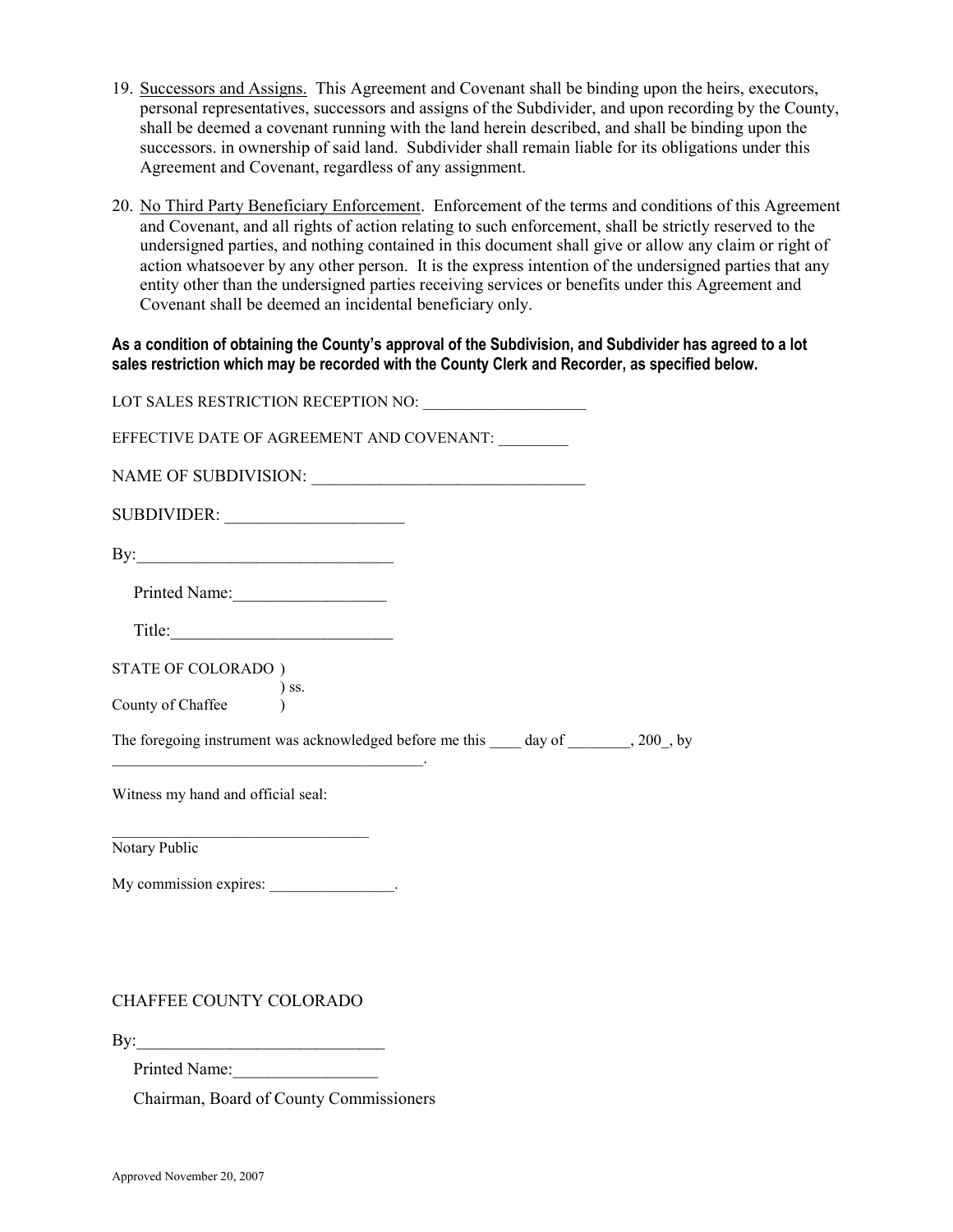ATTEST:

\_\_\_\_\_\_\_\_\_\_\_\_\_\_\_\_\_\_\_\_\_\_\_\_\_\_\_\_\_\_ County Clerk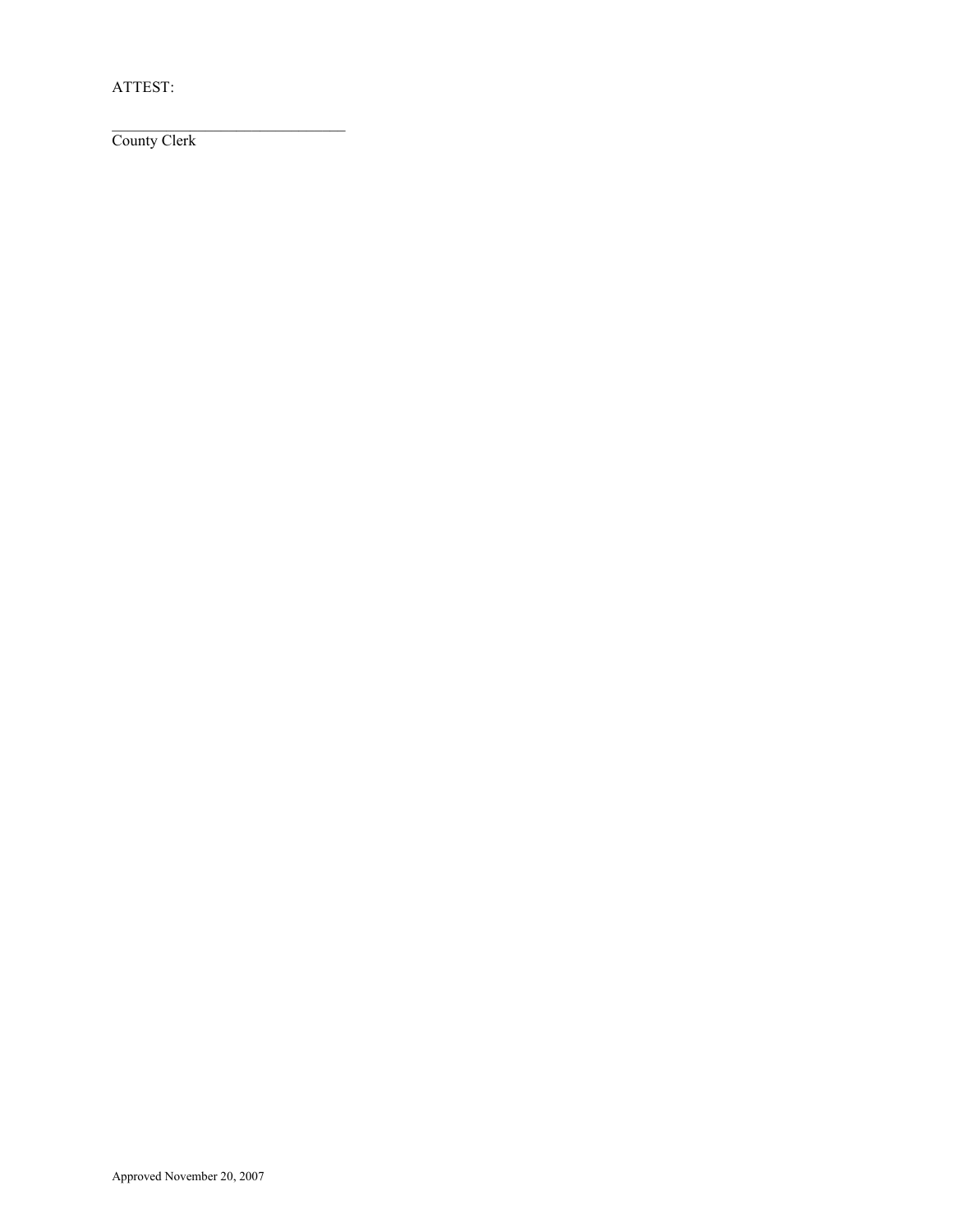# EXHIBIT A SUMMARY OF IMPROVEMENTS

# SUBDIVIDER: \_\_\_\_\_\_\_\_\_\_\_\_\_\_\_\_\_\_\_\_\_ SUBDIVISION: \_\_\_\_\_\_\_\_\_\_\_\_\_\_\_\_\_\_\_\_\_

| ⊠ if    |                                          |
|---------|------------------------------------------|
| applies | <b>Brief Description of Improvement*</b> |
|         |                                          |
|         | Site Work:                               |
|         | Site grading                             |
|         |                                          |
|         | <b>Roads and Trails:</b>                 |
|         | Interior/access road grading             |
|         | Interior/access road base                |
|         | Interior/access road paving              |
|         | Interior/access road curbs & gutters     |
|         | Culverts                                 |
|         | County road grading                      |
|         | County road base                         |
|         | County road paving                       |
|         | Highway access improvements              |
|         | Trails                                   |
|         |                                          |
|         | Drainage:                                |
|         | Storm sewer facilities                   |
|         | Retention ponds                          |
|         | Ditch improvements                       |
|         | Subsurface drainage                      |
|         |                                          |
|         | Sewer/Septic:                            |
|         | Sanitary sewers and laterals             |
|         | Trunk and forced lines                   |
|         | On-site sewage facilities                |
|         |                                          |
|         | <b><i>Utilities:</i></b>                 |
|         | Telephone                                |
|         | Gas                                      |
|         | Electric                                 |
|         |                                          |

| <b>Water and Fire Suppression:</b>    |
|---------------------------------------|
| Water mains and laterals              |
| On-site water supply and storage      |
| Hydrants or fire cisterns             |
| Water transfer/augmentation           |
| Aquifer recharge ponds                |
| Fire mitigation                       |
|                                       |
| <b>Monuments and Signage:</b>         |
| Survey and street monuments and       |
| boxes                                 |
| Street lighting                       |
| Street name signs and traffic control |
| signage                               |
| Subdivision and other signage         |
|                                       |
| <b>Noxious Weeds and Erosion:</b>     |
| Weed Control, Re-vegetation &         |
| Erosion Control – AMT: \$             |
|                                       |
| Miscellaneous:                        |
| Fencing                               |
| Landscaping                           |
| Park improvements                     |
| <b>Swales</b>                         |
| Proportionate share of prior public   |
| improvements - AMT: \$                |
| Other:                                |
|                                       |
|                                       |

\*Details and additional or related Improvements may be set forth in the Subdivider's submittals to the County, including all designs, drawings, maps, specifications, construction plans, and sketches.

SUBDIVIDER:

By: \_\_\_\_\_\_\_\_\_\_\_\_\_\_\_\_\_\_\_\_\_\_\_\_\_\_ Date: \_\_\_\_\_\_\_\_\_\_\_\_\_\_\_\_\_\_\_\_\_\_

| ٠     |  |  |  |
|-------|--|--|--|
| Name: |  |  |  |

Title: